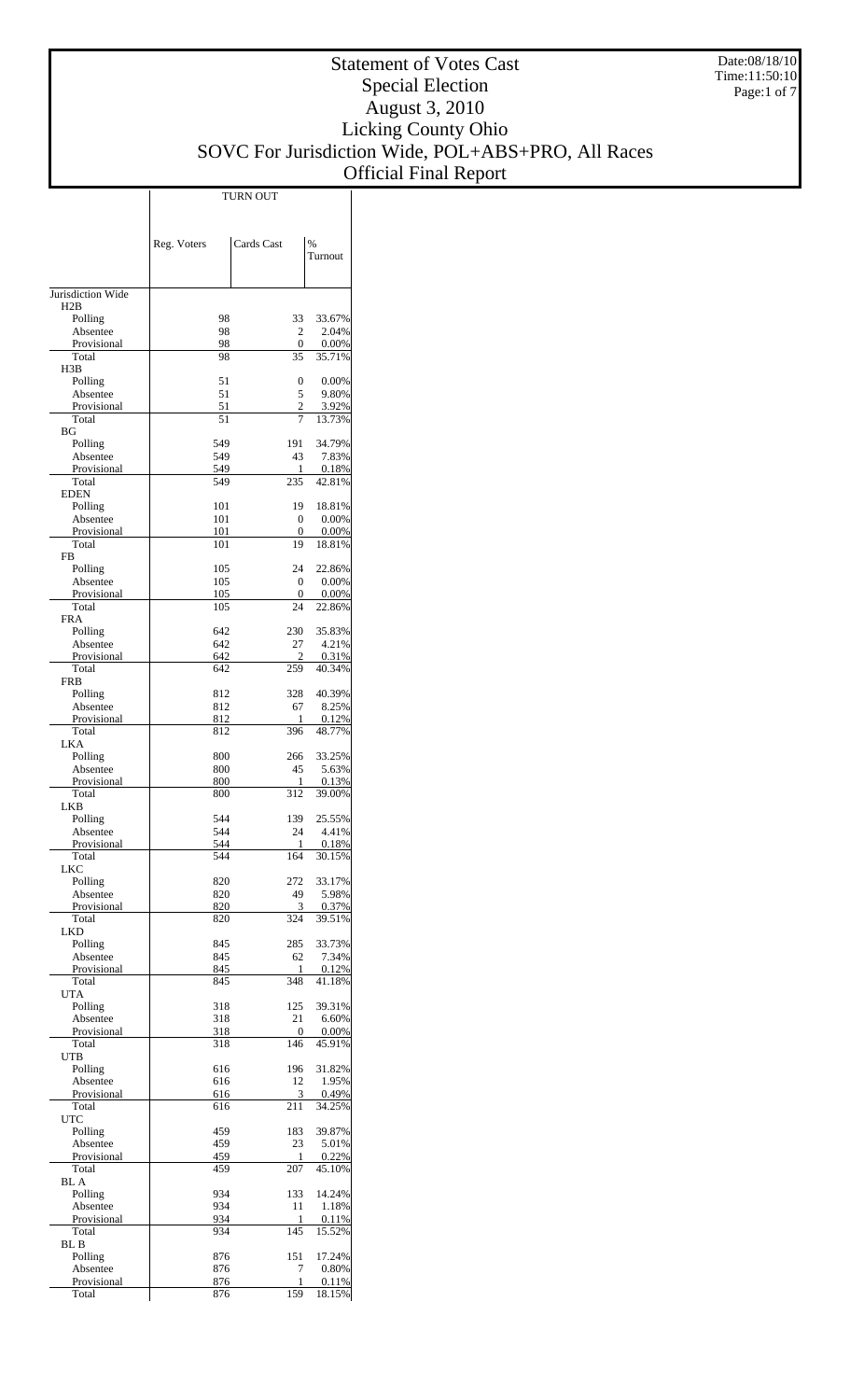|              | <b>TURN OUT</b>           |      |                 |  |  |  |  |
|--------------|---------------------------|------|-----------------|--|--|--|--|
|              | Cards Cast<br>Reg. Voters |      | $\%$<br>Turnout |  |  |  |  |
| <b>HEB A</b> |                           |      |                 |  |  |  |  |
| Polling      | 884                       | 263  | 29.75%          |  |  |  |  |
| Absentee     | 884                       | 17   | 1.92%           |  |  |  |  |
| Provisional  | 884                       | 5    | 0.57%           |  |  |  |  |
| Total        | 884                       | 285  | 32.24%          |  |  |  |  |
| <b>HEB B</b> |                           |      |                 |  |  |  |  |
| Polling      | 661                       | 204  | 30.86%          |  |  |  |  |
| Absentee     | 661                       | 20   | 3.03%           |  |  |  |  |
| Provisional  | 661                       |      | 0.15%           |  |  |  |  |
| Total        | 661                       | 225  | 34.04%          |  |  |  |  |
| Total        |                           |      |                 |  |  |  |  |
| Polling      | 10115                     | 3042 | 30.07%          |  |  |  |  |
| Absentee     | 10115                     | 435  | 4.30%           |  |  |  |  |
| Provisional  | 10115                     | 24   | 0.24%           |  |  |  |  |
| Total        | 10115                     | 3501 | 34.61%          |  |  |  |  |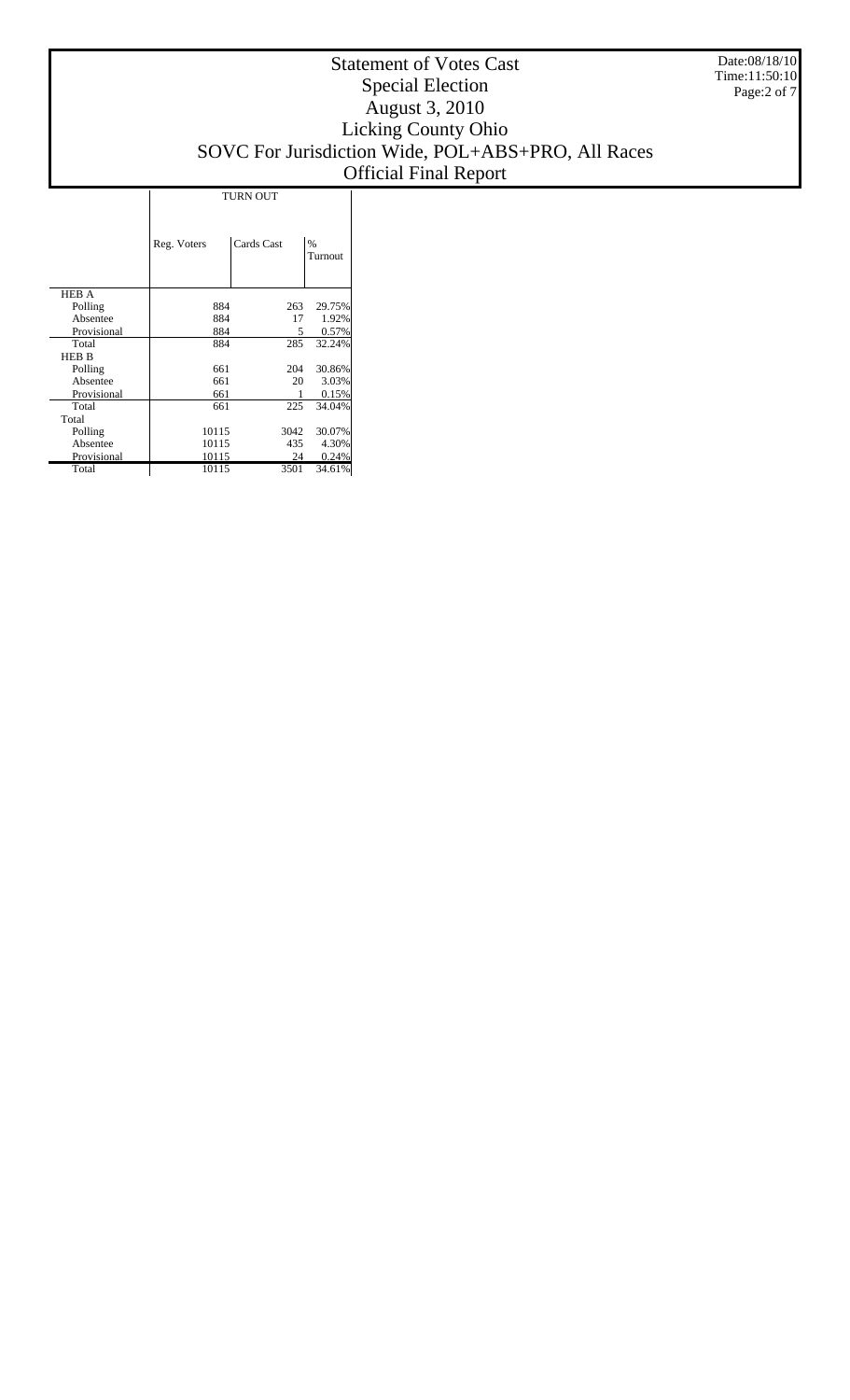Lakewood

Page:3 of 7

Date:08/18/10 Time:11:50:10

|                         | Reg. Voters              | Times<br>Counted       | <b>Total Votes</b>       | FOR THE TAX LEVY                 |                      | <b>AGAINST THE TAX</b><br><b>LEVY</b> |                      |
|-------------------------|--------------------------|------------------------|--------------------------|----------------------------------|----------------------|---------------------------------------|----------------------|
| Jurisdiction Wide       |                          |                        |                          |                                  |                      |                                       |                      |
| H2B                     |                          |                        |                          |                                  |                      |                                       |                      |
| Polling                 | 98                       | 33                     | 33                       |                                  | 14 42.42%            |                                       | 19 57.58%            |
| Absentee                | 98                       | 2                      | $\mathfrak{2}$           | $\boldsymbol{0}$                 | 0.00%                |                                       | 2 100.00%            |
| Provisional<br>Total    | 98<br>98                 | $\boldsymbol{0}$<br>35 | $\mathbf{0}$<br>35       | $\boldsymbol{0}$<br>14           | 40.00%               | $\boldsymbol{0}$<br>21                | 60.00%               |
| H3B                     |                          |                        |                          |                                  |                      |                                       |                      |
| Polling                 | 51                       | $\boldsymbol{0}$       | $\boldsymbol{0}$         | $\boldsymbol{0}$                 |                      | $\mathbf{0}$                          |                      |
| Absentee                | 51                       | 5                      | 5                        | $\overline{c}$                   | 40.00%               | 3                                     | 60.00%               |
| Provisional<br>Total    | 51<br>51                 | $\boldsymbol{2}$<br>7  | $\mathfrak{2}$<br>7      | $\overline{0}$<br>$\overline{2}$ | 0.00%<br>28.57%      | 5                                     | 2 100.00%<br>71.43%  |
| <b>BG</b>               |                          |                        |                          |                                  |                      |                                       |                      |
| Polling                 | 549                      | 191                    | 191                      | 100                              | 52.36%               | 91                                    | 47.64%               |
| Absentee                | 549                      | 43<br>1                | 43<br>1                  | 30<br>$\overline{0}$             | 69.77%               | 13                                    | 30.23%<br>1 100.00%  |
| Provisional<br>Total    | 549<br>549               | 235                    | 235                      | 130                              | 0.00%<br>55.32%      | 105                                   | 44.68%               |
| <b>EDEN</b>             |                          |                        |                          |                                  |                      |                                       |                      |
| Polling                 |                          |                        |                          |                                  |                      |                                       |                      |
| Absentee                |                          |                        |                          |                                  |                      |                                       |                      |
| Provisional<br>Total    | $\overline{\phantom{a}}$ | ٠                      | $\overline{\phantom{a}}$ |                                  | ٠                    |                                       |                      |
| FB                      |                          |                        |                          |                                  |                      |                                       |                      |
| Polling                 |                          |                        |                          |                                  |                      |                                       |                      |
| Absentee                | $\overline{a}$           | ÷,                     |                          |                                  |                      |                                       |                      |
| Provisional             |                          |                        |                          |                                  |                      |                                       |                      |
| Total<br><b>FRA</b>     |                          |                        |                          |                                  |                      |                                       |                      |
| Polling                 | 642                      | 230                    | 230                      | 84                               | 36.52%               | 146                                   | 63.48%               |
| Absentee                | 642                      | 27                     | 27                       | 9                                | 33.33%               | 18                                    | 66.67%               |
| Provisional             | 642                      | $\overline{c}$         | 2                        | 1                                | 50.00%               | 1                                     | 50.00%               |
| Total<br><b>FRB</b>     | 642                      | 259                    | 259                      | 94                               | 36.29%               | 165                                   | 63.71%               |
| Polling                 | 812                      | 328                    | 327                      | 143                              | 43.73%               | 184                                   | 56.27%               |
| Absentee                | 812                      | 67                     | 67                       |                                  | 32 47.76%            | 35                                    | 52.24%               |
| Provisional             | 812                      | 1                      | 1                        |                                  | 1 100.00%            | $\mathbf{0}$                          | 0.00%                |
| Total                   | 812                      | 396                    | 395                      | 176                              | 44.56%               | 219                                   | 55.44%               |
| <b>LKA</b><br>Polling   | 800                      | 266                    | 266                      | 156                              | 58.65%               | 110                                   | 41.35%               |
| Absentee                | 800                      | 45                     | 45                       | 11                               | 24.44%               | 34                                    | 75.56%               |
| Provisional             | 800                      | 1                      | 1                        | $\overline{0}$                   | 0.00%                |                                       | 1 100.00%            |
| Total                   | 800                      | 312                    | 312                      | 167                              | 53.53%               | 145                                   | 46.47%               |
| <b>LKB</b>              | 544                      | 139                    | 138                      |                                  | 47.83%               |                                       | 52.17%               |
| Polling<br>Absentee     | 544                      | 24                     | 24                       | 66<br>10                         | 41.67%               | 72                                    | 14 58.33%            |
| Provisional             | 544                      | 1                      | 1                        | $\boldsymbol{0}$                 | 0.00%                |                                       | 1 100.00%            |
| Total                   | 544                      | 164                    | 163                      | 76                               | 46.63%               |                                       | 87 53.37%            |
| <b>LKC</b>              |                          |                        |                          |                                  |                      |                                       |                      |
| Polling<br>Absentee     | 820<br>820               | 272<br>49              | 270<br>49                | 15                               | 124 45.93%<br>30.61% | 34                                    | 146 54.07%<br>69.39% |
| Provisional             | 820                      | 3                      | 3                        | $\overline{c}$                   | 66.67%               | 1                                     | 33.33%               |
| Total                   | 820                      | 324                    | 322                      | 141                              | 43.79%               | 181                                   | 56.21%               |
| <b>LKD</b>              |                          |                        |                          |                                  |                      |                                       |                      |
| Polling<br>Absentee     | 845<br>845               | 285<br>62              | 283<br>62                | 149                              | 52.65%<br>25 40.32%  | 134<br>37                             | 47.35%<br>59.68%     |
| Provisional             | 845                      | 1                      | 1                        |                                  | 1 100.00%            | $\boldsymbol{0}$                      | 0.00%                |
| Total                   | 845                      | 348                    | 346                      | 175                              | 50.58%               | 171                                   | 49.42%               |
| <b>UTA</b>              |                          |                        |                          |                                  |                      |                                       |                      |
| Polling<br>Absentee     | 318<br>318               | 125<br>21              | 125<br>21                | 44<br>9                          | 35.20%<br>42.86%     | 81<br>12                              | 64.80%               |
| Provisional             | 318                      | $\overline{0}$         | $\mathbf{0}$             | $\mathbf{0}$                     |                      | $\mathbf{0}$                          | 57.14%               |
| Total                   | 318                      | 146                    | 146                      | 53                               | 36.30%               | 93                                    | 63.70%               |
| <b>UTB</b>              |                          |                        |                          |                                  |                      |                                       |                      |
| Polling                 | 616                      | 196                    | 196                      | 107                              | 54.59%               | 89                                    | 45.41%               |
| Absentee<br>Provisional | 616<br>616               | 12<br>3                | 12<br>3                  | 5<br>$\mathfrak{2}$              | 41.67%<br>66.67%     | 7<br>1                                | 58.33%<br>33.33%     |
| Total                   | 616                      | 211                    | 211                      | 114                              | 54.03%               | 97                                    | 45.97%               |
| <b>UTC</b>              |                          |                        |                          |                                  |                      |                                       |                      |
| Polling                 | 459                      | 183                    | 183                      | 85                               | 46.45%               | 98                                    | 53.55%               |
| Absentee                | 459                      | 23                     | 23                       | 15                               | 65.22%               | 8                                     | 34.78%               |
| Provisional<br>Total    | 459<br>459               | 1<br>207               | 1<br>207                 | 101                              | 1 100.00%<br>48.79%  | $\boldsymbol{0}$<br>106               | 0.00%<br>51.21%      |
| <b>BL</b> A             |                          |                        |                          |                                  |                      |                                       |                      |
| Polling                 | 934                      | 133                    | 132                      | 65                               | 49.24%               | 67                                    | 50.76%               |
| Absentee                | 934                      | 11                     | 11                       | 5                                | 45.45%               | 6                                     | 54.55%               |
| Provisional             | 934<br>934               | $\mathbf{1}$<br>145    | $\mathbf{1}$<br>144      |                                  | 1 100.00%<br>49.31%  | $\mathbf{0}$<br>73                    | 0.00%<br>50.69%      |
| Total<br><b>BL</b> B    |                          |                        |                          | 71                               |                      |                                       |                      |
| Polling                 | 876                      | 151                    | 151                      | 50                               | 33.11%               | 101                                   | 66.89%               |
| Absentee                | 876                      | 7                      | 7                        |                                  | 4 57.14%             | 3                                     | 42.86%               |
| Provisional             | 876                      | $\mathbf{1}$           | 1                        |                                  | 1 100.00%            | $\boldsymbol{0}$                      | 0.00%                |
| Total                   | 876                      | 159                    | 159                      | 55                               | 34.59%               | 104                                   | 65.41%               |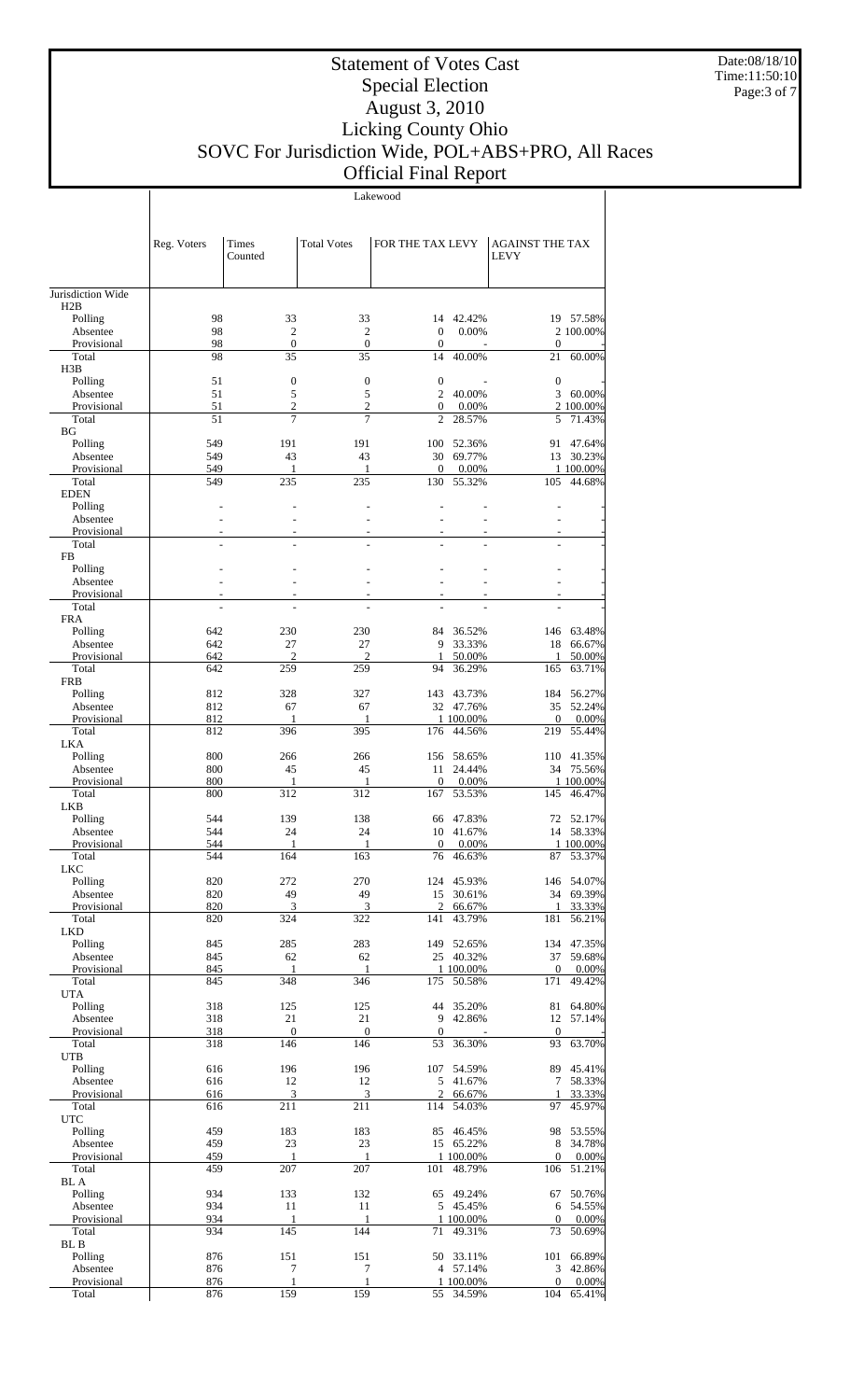|              | Lakewood    |                  |                    |                  |           |                                       |        |
|--------------|-------------|------------------|--------------------|------------------|-----------|---------------------------------------|--------|
|              | Reg. Voters | Times<br>Counted | <b>Total Votes</b> | FOR THE TAX LEVY |           | <b>AGAINST THE TAX</b><br><b>LEVY</b> |        |
| <b>HEB A</b> |             |                  |                    |                  |           |                                       |        |
| Polling      | 884         | 263              | 263                | 150              | 57.03%    | 113                                   | 42.97% |
| Absentee     | 884         | 17               | 17                 | 10               | 58.82%    |                                       | 41.18% |
| Provisional  | 884         | 5                | 5                  | 4                | 80.00%    |                                       | 20.00% |
| Total        | 884         | 285              | 285                | 164              | 57.54%    | 121                                   | 42.46% |
| <b>HEB B</b> |             |                  |                    |                  |           |                                       |        |
| Polling      | 661         | 204              | 203                | 138              | 67.98%    | 65                                    | 32.02% |
| Absentee     | 661         | 20               | 20                 | 15               | 75.00%    | 5                                     | 25.00% |
| Provisional  | 661         |                  |                    |                  | 1 100.00% | $\Omega$                              | 0.00%  |
| Total        | 661         | 225              | 224                | 154              | 68.75%    | 70                                    | 31.25% |
| Total        |             |                  |                    |                  |           |                                       |        |
| Polling      | 9909        | 2999             | 2991               | 1475             | 49.31%    | 1516                                  | 50.69% |
| Absentee     | 9909        | 435              | 435                | 197              | 45.29%    | 238                                   | 54.71% |
| Provisional  | 9909        | 24               | 24                 | 15               | 62.50%    | 9.                                    | 37.50% |
| Total        | 9909        | 3458             | 3450               | 1687             | 48.90%    | 1763                                  | 51.10% |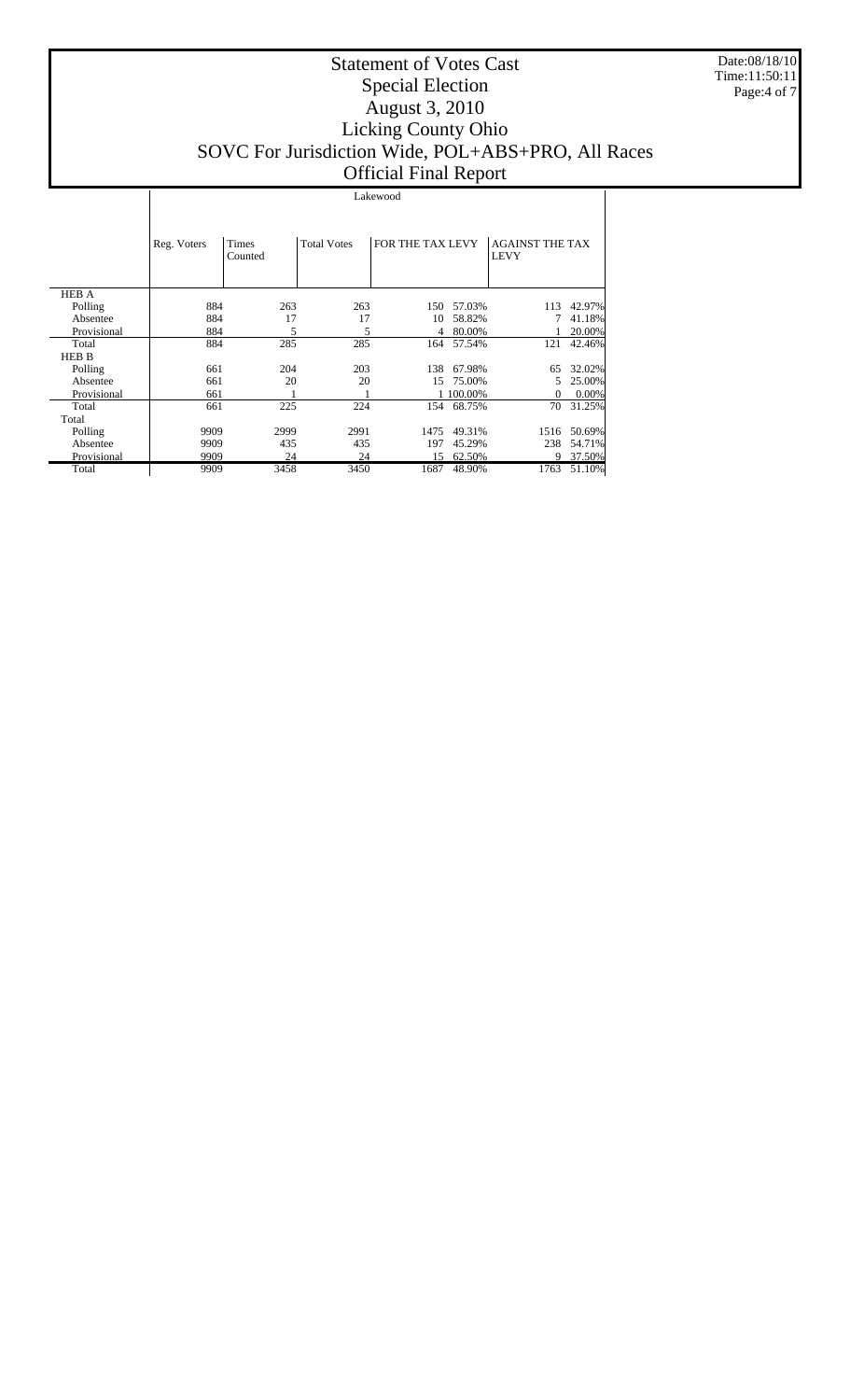Date:08/18/10 Time:11:50:11 Page:5 of 7

East Knox Schools

 $\overline{\phantom{a}}$ 

|                          | Reg. Voters | Times                        |                              | Total Votes   FOR THE TAX        |        | <b>AGAINST THE</b>               |        |
|--------------------------|-------------|------------------------------|------------------------------|----------------------------------|--------|----------------------------------|--------|
|                          |             | Counted                      |                              | <b>LEVY</b>                      |        | <b>TAX LEVY</b>                  |        |
|                          |             |                              |                              |                                  |        |                                  |        |
| Jurisdiction Wide<br>H2B |             |                              |                              |                                  |        |                                  |        |
| Polling                  |             |                              |                              |                                  |        |                                  |        |
| Absentee                 |             |                              |                              |                                  |        |                                  |        |
| Provisional<br>Total     |             |                              |                              |                                  |        |                                  |        |
| H3B                      |             |                              |                              |                                  |        |                                  |        |
| Polling                  |             |                              |                              |                                  |        |                                  |        |
| Absentee                 |             |                              |                              |                                  |        |                                  |        |
| Provisional<br>Total     |             |                              |                              |                                  |        |                                  |        |
| BG                       |             |                              |                              |                                  |        |                                  |        |
| Polling                  |             |                              |                              |                                  |        |                                  |        |
| Absentee<br>Provisional  |             |                              |                              |                                  |        |                                  |        |
| Total                    |             |                              |                              |                                  |        |                                  |        |
| <b>EDEN</b>              |             |                              |                              |                                  |        |                                  |        |
| Polling                  | 101         | 19                           | 19                           | 5                                | 26.32% | 14                               | 73.68% |
| Absentee<br>Provisional  | 101<br>101  | $\mathbf{0}$<br>$\mathbf{0}$ | $\mathbf{0}$<br>$\mathbf{0}$ | $\mathbf{0}$<br>$\mathbf{0}$     |        | $\mathbf{0}$<br>$\mathbf{0}$     |        |
| Total                    | 101         | 19                           | 19                           | 5                                | 26.32% | 14                               | 73.68% |
| FB                       |             |                              |                              |                                  |        |                                  |        |
| Polling                  | 105         | 24                           | 24                           | 8                                | 33.33% | 16                               | 66.67% |
| Absentee<br>Provisional  | 105<br>105  | $\mathbf{0}$<br>$\mathbf{0}$ | $\mathbf{0}$<br>$\theta$     | $\mathbf{0}$<br>$\boldsymbol{0}$ |        | $\mathbf{0}$<br>$\boldsymbol{0}$ |        |
| Total                    | 105         | 24                           | 24                           | 8                                | 33.33% | 16                               | 66.67% |
| <b>FRA</b>               |             |                              |                              |                                  |        |                                  |        |
| Polling<br>Absentee      |             |                              |                              |                                  |        | ÷.                               |        |
| Provisional              |             |                              |                              |                                  |        |                                  |        |
| Total                    |             |                              |                              |                                  |        |                                  |        |
| <b>FRB</b>               |             |                              |                              |                                  |        |                                  |        |
| Polling<br>Absentee      |             |                              |                              |                                  |        |                                  |        |
| Provisional              |             |                              |                              |                                  |        |                                  |        |
| Total                    |             |                              |                              |                                  |        |                                  |        |
| <b>LKA</b><br>Polling    |             |                              |                              |                                  |        |                                  |        |
| Absentee                 |             |                              | $\overline{a}$               |                                  |        |                                  |        |
| Provisional              |             |                              |                              |                                  |        |                                  |        |
| Total                    |             |                              |                              |                                  |        |                                  |        |
| <b>LKB</b><br>Polling    |             |                              |                              |                                  |        |                                  |        |
| Absentee                 |             |                              |                              |                                  |        |                                  |        |
| Provisional              |             |                              |                              |                                  |        |                                  |        |
| Total<br>${\rm LKC}$     |             |                              |                              |                                  |        |                                  |        |
| Polling                  |             |                              |                              |                                  |        |                                  |        |
| Absentee                 |             |                              |                              |                                  |        |                                  |        |
| Provisional              |             |                              |                              |                                  |        |                                  |        |
| Total<br><b>LKD</b>      |             |                              |                              |                                  |        |                                  |        |
| Polling                  |             |                              |                              |                                  |        |                                  |        |
| Absentee                 |             |                              |                              |                                  |        |                                  |        |
| Provisional<br>Total     |             |                              |                              |                                  |        |                                  |        |
| <b>UTA</b>               |             |                              |                              |                                  |        |                                  |        |
| Polling                  |             |                              |                              |                                  |        |                                  |        |
| Absentee                 |             |                              |                              |                                  |        |                                  |        |
| Provisional<br>Total     |             |                              |                              |                                  |        |                                  |        |
| <b>UTB</b>               |             |                              |                              |                                  |        |                                  |        |
| Polling                  |             |                              |                              |                                  |        |                                  |        |
| Absentee<br>Provisional  |             |                              |                              |                                  |        |                                  |        |
| Total                    |             |                              |                              |                                  |        |                                  |        |
| $_{\rm UTC}$             |             |                              |                              |                                  |        |                                  |        |
| Polling                  |             |                              |                              |                                  |        |                                  |        |
| Absentee<br>Provisional  |             |                              |                              |                                  |        |                                  |        |
| Total                    |             |                              |                              |                                  |        |                                  |        |
| $\rm BL~A$               |             |                              |                              |                                  |        |                                  |        |
| Polling<br>Absentee      |             |                              |                              |                                  |        |                                  |        |
| Provisional              |             |                              |                              |                                  |        |                                  |        |
| Total                    |             |                              |                              |                                  |        |                                  |        |
| ${\bf BL}$ B             |             |                              |                              |                                  |        |                                  |        |
| Polling<br>Absentee      |             |                              |                              |                                  |        |                                  |        |
| Provisional              |             |                              |                              |                                  |        |                                  |        |
| Total                    |             |                              |                              |                                  |        |                                  |        |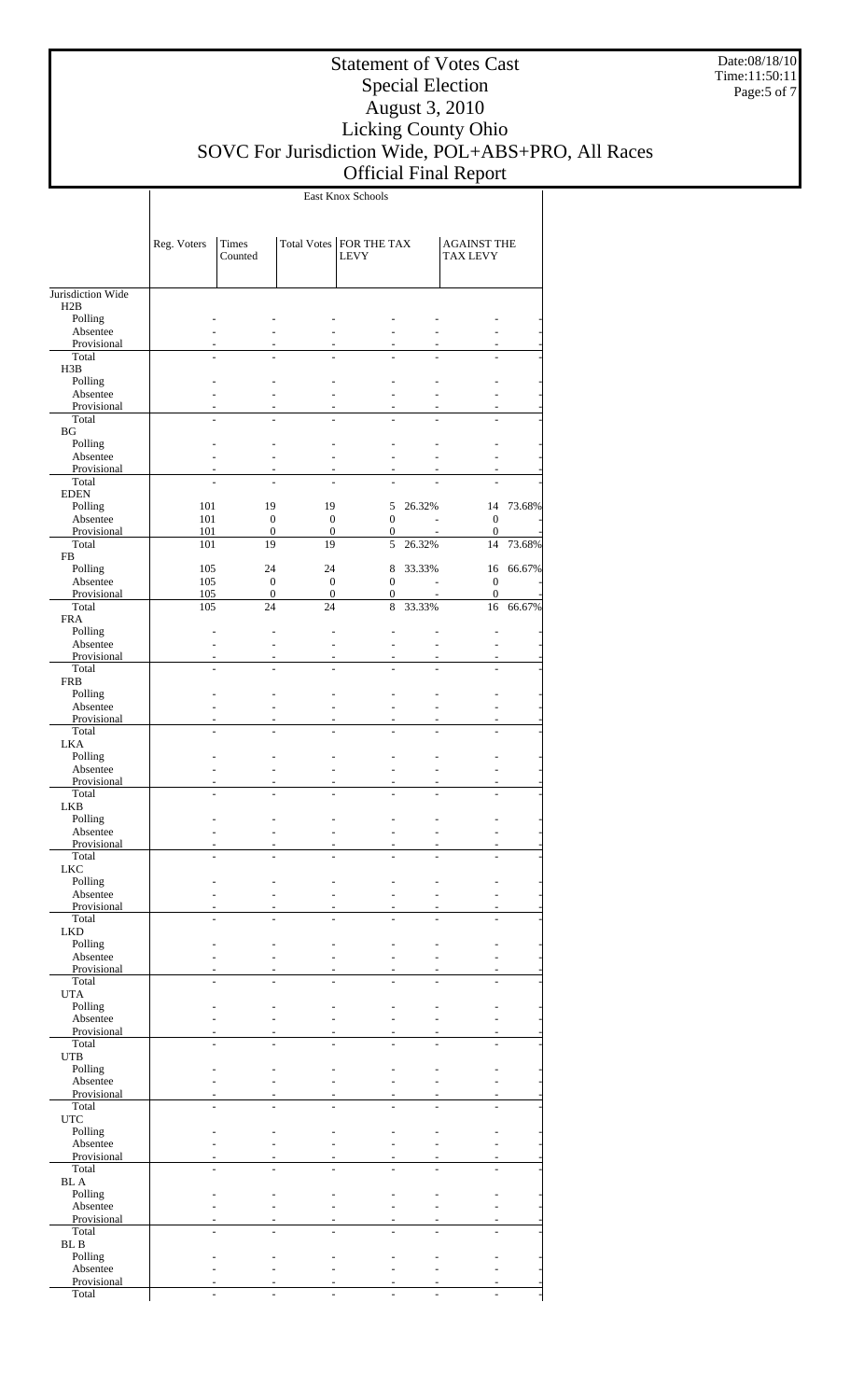Date:08/18/10 Time:11:50:11 Page:6 of 7

|              | East Knox Schools |                  |    |                                          |        |                                       |                |  |
|--------------|-------------------|------------------|----|------------------------------------------|--------|---------------------------------------|----------------|--|
|              | Reg. Voters       | Times<br>Counted |    | Total Votes   FOR THE TAX<br><b>LEVY</b> |        | <b>AGAINST THE</b><br><b>TAX LEVY</b> |                |  |
| <b>HEB A</b> |                   |                  |    |                                          |        |                                       |                |  |
| Polling      |                   |                  |    |                                          |        |                                       |                |  |
| Absentee     |                   |                  |    |                                          |        |                                       | -              |  |
| Provisional  |                   |                  |    |                                          |        |                                       |                |  |
| Total        |                   |                  |    |                                          |        |                                       | $\overline{a}$ |  |
| HEB B        |                   |                  |    |                                          |        |                                       |                |  |
| Polling      |                   |                  |    |                                          |        |                                       |                |  |
| Absentee     |                   |                  |    |                                          |        |                                       | -              |  |
| Provisional  |                   |                  |    |                                          |        |                                       |                |  |
| Total        |                   |                  |    |                                          |        |                                       |                |  |
| Total        |                   |                  |    |                                          |        |                                       |                |  |
| Polling      | 206               | 43               | 43 | 13                                       | 30.23% | 30                                    | 69.77%         |  |
| Absentee     | 206               | $\Omega$         | 0  | $\Omega$                                 |        | $\Omega$                              |                |  |
| Provisional  | 206               | $\mathbf{0}$     | 0  | 0                                        |        | 0                                     |                |  |
| Total        | 206               | 43               | 43 | 13                                       | 30.23% | 30                                    | 69.77%         |  |